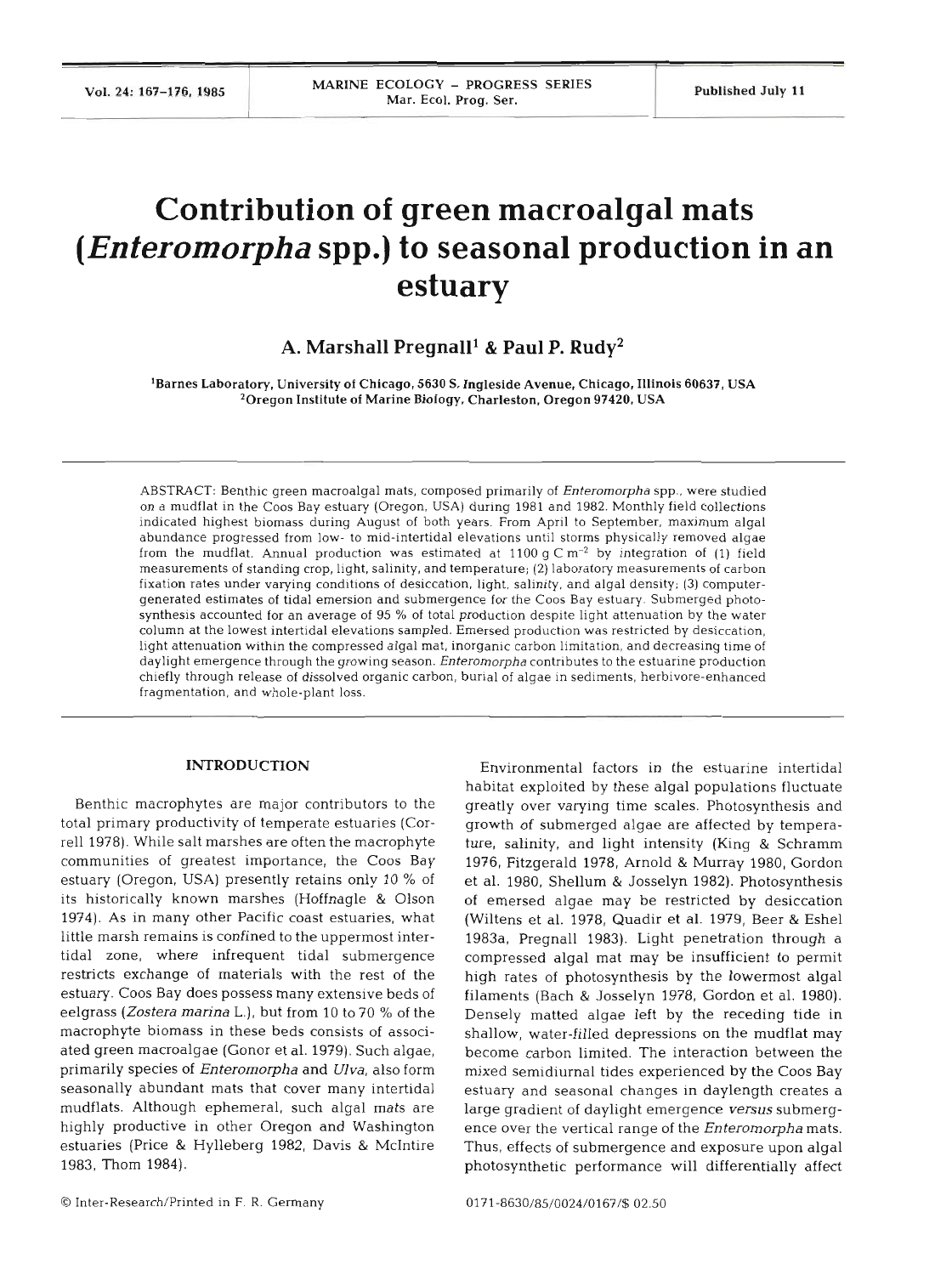and control algal mat production at different intertidal elevations.

Our objective was to determine how estuarine fluctuations in salinity, light attenuation, and tidal exposure would affect algal distribution and production in order to estimate the seasonal production of an Enteromorpha mat and how the algal production entered the Coos Bay estuarine system. We approached this by (1) monitoring distribution, abundance, and species composition of macroalgae on a mudflat for 2 yr; (2) determining in the laboratory the ability of the algae to fix carbon under the range of conditions of temperature, salinity, light, and desiccation observed in the estuary; (3) computing the amount of time available for algal photosynthesis under emersed and submerged conditions.

# **MATERIALS AND METHODS**

Study site. A study site (Fig. 1) was chosen in the South Slough arm of the Coos Bay estuary (43' 20' 15" N, 124" 19' 30" W). Surveys of the estuary in 1979 and 1980 indicated numerous locations with large seasonal populations of *Enteromorpha* spp., but the South Slough site provided the simplest and most rapid access from shore or by boat. The mudflat is bounded at the upper edge (1.9 m above Mean Lower Low Water, MLLW  $= 0.0$  m) by a marsh dominated by Salicornia virginica L. and at the lower edge (MLLW) by an eelgrass (Zostera marina) bed. The mudflat is approximately 140 m wide between MLLW and  $+1.6$ m and has a nearly constant slope of about 1 %.

Permanent sampling areas were fixed in the field site by placing stakes at 5 elevations between MLLW and  $+1.2$  m (vertical interval between stakes was 0.3 m). Elevations were determined with a stadia rod and level and referenced against a tide gauge in the nearby Charleston boat basin at several slack tides. At each elevation, four 100 m long sampling regions were designated within a 500 m wide segment of the mudflat.

Field sampling. During the growing season, April through September, algae were collected on the better spring low tide series of each month. Fewer collections were made during winter. In each of the 20 sampling areas (5 elevations  $\times$  4 regions), 5 samples, with triplicate subsamples, were taken at predetermined random distances into each region. A subsample consisted of all algae covered by an inverted  $100 \times 15$  mm Petri dish. Algae were washed free of sediments, separated to species as by Abbott & Hollenberg (1976), and weighed. Dry weights were measured after drying at 90 "C to constant weight.

Salinity and temperature of the water flowing off the mudflat were measured each month at the time of the field collections. Water retained at low tide in shallow



Fig. 1. Location of field-study site in the South Slough branch of the Coos Bay estuary, Oregon, USA

mudflat depressions was occasionally sampled for determination of salinity and of dissolved inorganic carbon content (by the method of Strickland & Parsons 1968). Ambient light was measured with a 2-cell light meter (Kahl Scientific, Model 269WA310); frequent readings were made between field collections during summer and fall. Light penetration through the water column was measured with a Secchi disk and with the 2-cell light meter.

Because the buoyant Enteromorpha filaments bend before tidal currents in all but extreme slack waters, the algal mat does not necessarily occupy the entire depth of the water column when submerged. To estimate the volume of water occupied by algae, locations of known standing crop within the field site were visited by wading or snorkeling, and the height to which algae floated above the mudflat surface was measured.

Emersed production should be a product of the duration of daylight emergence, the photosynthetic rate of exposed algae, and the biomass of photosynthesizing algae. Daylight emersion was estimated using the tidal simulations described below for the 5 elevations at which algal standing crop was measured. The degree of desiccation of Enteromorpha as a function of emersion time (0 to 5 h) and biomass (10 to 275 g dry wt  $m^{-2}$ ) was determined as by Pregnall (1983). Carbon fixation by desiccated algae in air was determined from 20 min incubations in the presence of  ${}^{14}CO_2$  using the procedure of Darley et al. (1976) as modified by Pregnall (1983).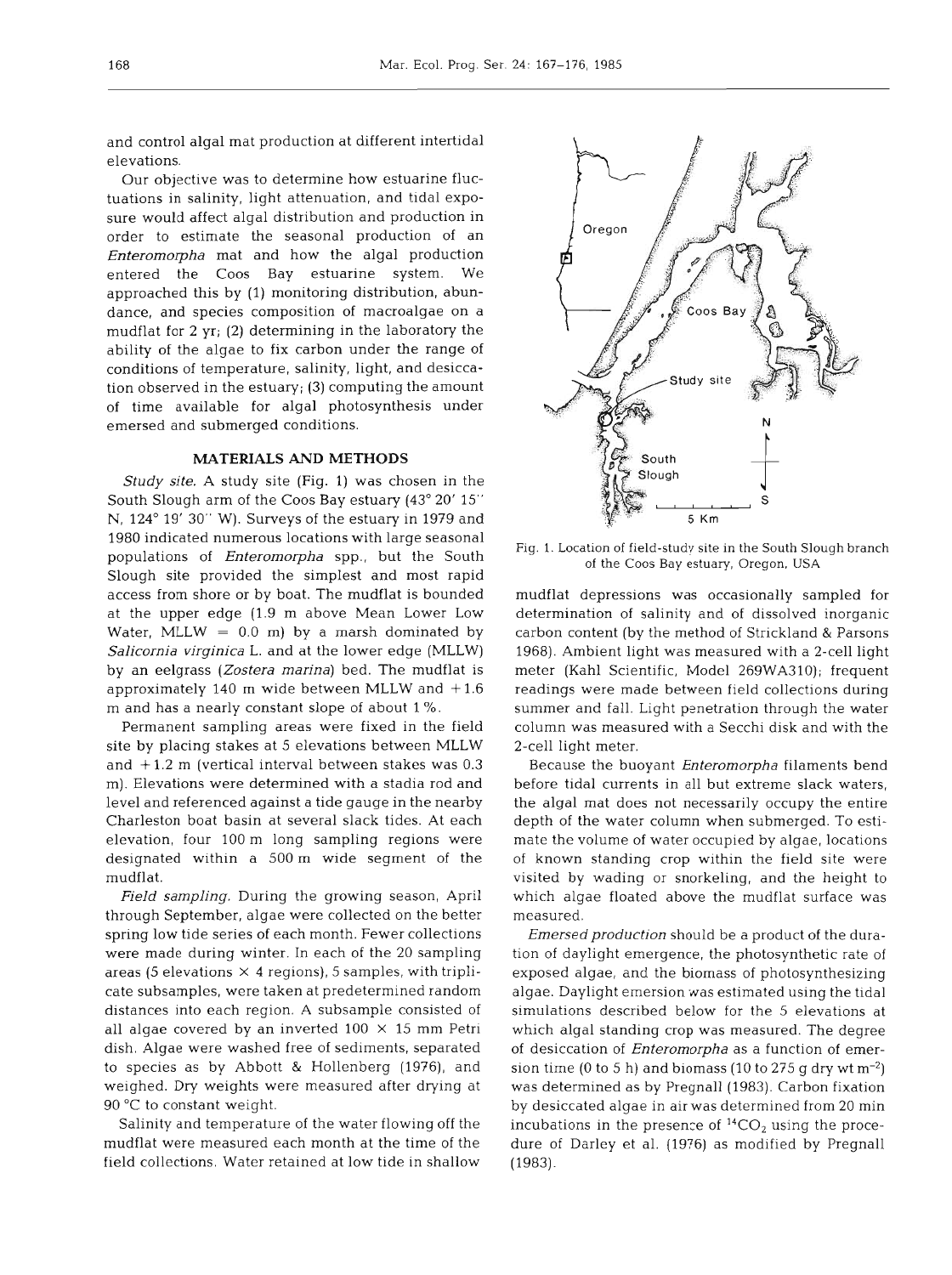Outgoing tides often left compacted mats of algae in shallow, water-filled depressions on the mudflat. While these algae were not truly 'exposed' and subject to desiccation, their potential production was considered as occurring during the period of tidal emersion. Since water from such depressions possessed very low inorganic carbon concentrations, carbon fixation by *Enteromorpha* was determined in incubations using artificial sea water (Rila Sea Salts) that had been flushed briefly with  $CO<sub>2</sub>$ -free air to lower the dissolved inorganic carbon levels to  $400 \mu M$ . Algal densities in the 1.5 l chambers ranged from  $0.5$  to  $2.0$  g dry wt  $l<sup>-1</sup>$  for these measurements. Such densities were higher than those used for other photosynthetic incubations and higher than the densities recommended by Littler (1979), but lower than those observed in the field. The use of algal densities approaching those observed in the water-filled depressions would have prevented effective mixing within the chamber and caused severe self-shading (see below). The range of densities used did not reduce light levels below the saturation intensities reported by King & Schramm (1976).

Attenuation of light by an increasingly thick mat of freshly collected *Enteromorpha* was measured with the 2-cell light meter, internally corrected to measure wavelengths from 400 to 700 nm (photosynthetically active radiation, PAR). We estimated the portion of an exposed algal mat that should have been capable of net carbon fixation for given ambient light intensities by using the photosynthetic compensation and saturation intensities reported for *Enteromorpha* spp. (King & Schramm 1976, Arnold & Murray 1980).

For estimates of algal-mat production, photosynthetic biomass was adjusted daily by interpolation between monthly field collections as suggested by Brinkhuis (1977). Since all tissue of *Enteromorpha* is photosynthetic, a geometric growth pattern was presumed, with the rate of growth or decline calculated from the ratio of standing crops in successive months. In an attempt to incorporate some of the great spatial variation in algal abundance into the production estimates, growth rates and production values were calculated for each of the 20 areas in which algal mat biomass was measured at the field site. The progressive degree of desiccation of emersed green algal mats on sunny and lightly overcast days during the growing season was predicted for each elevation sampled using the daily adjustment of algal density and values of daylight emersion. The degree of desiccation at each successive hour of emersion was then used to estim the carbon fixation rate of *Enteromorpha* after Pregnall (1983).

*Submerged production.* Total submerged production should be a product of the duration of daylight submergence, the photosynthetic rate of algae, and the

photosynthetic biomass. The duration of submergence in daylight was calculated, using the tidal simulations described below, for each of the 5 elevations at which algal biomass measurements were made. The average depth of water during the period of daylight submergence was also computed for each elevation in order to determine the potential for attenuation of light by the water column. Light available to the submerged algal mat was estimated after Smith (1981) using an average extinction coefficient,  $k$ , of 0.69 m<sup>-1</sup>, as computed by Walker (1980) from Secchi disk measurements (mean  $2.08 \pm 0.50$  m, N = 20). Measurements of light penetration with the 2-cell light meter gave very similar extinction coefficie

Photosynthetic rates of *Enteromorpha* spp. were determined by measuring incorporation of  $^{14}C$  during 3 h incubations (Pregnall 1983). Water temperature was maintained at 16  $^{\circ}$ C, which was the mean temperature measured in the field from June to October. Artificial sea water for the photosynthetic incubations was prepared over a range of salinities from 2 to 35  $\%$ <sub>o</sub>; salinity of South Slough water varied between 2 **%o**  (Mar) and 30 % (Jul through Sep) during the growing season of 1982. Light intensities during photosynthetic incubations varied from  $3$  to  $75$  mW cm<sup>-2</sup>, which encompassed the range of ambient light intensities measured at the field site. Dark controls were wrapped in black plastic. Algal density in the 1.5 1 chambers ranged from 0.025 to 0.40 g dry wt  $l^{-1}$ , which corresponded to algal standing crops of approximately 35 to 375 g dry wt  $m^{-2}$  by the conversion based on field measureme

Daily production for each month interval was computed by extrapolation of the laboratory-measured rates of carbon fixation using the mean values of water temperature, salinity and light penetration that were measured during each month's collections at the field site. Photosynthetic biomass was adjusted daily, as described for exposed production, for each of the 20 areas in which algal biomass was monitored.

*Tidal simulations.* Computer programs in Fortran that calculate and display the predicted durations of emergence and submergence during daylight and darkness for various elevations along a gradient of tidal height are available upon request from the authors. All programs are initially based on a simple tide prediction that fits a sine function between each successive pair of tides (low-to-high or high-to-low). The water level at each hour is determined and sto in an array. The daily times of sunrise and sunset are stored in another array. Tidal elevations of interest are sequentially compared against the tidal array, and the conditions of emergence or submergence in light or dark are augmented appropriately.

The raw data for these programs was drawn from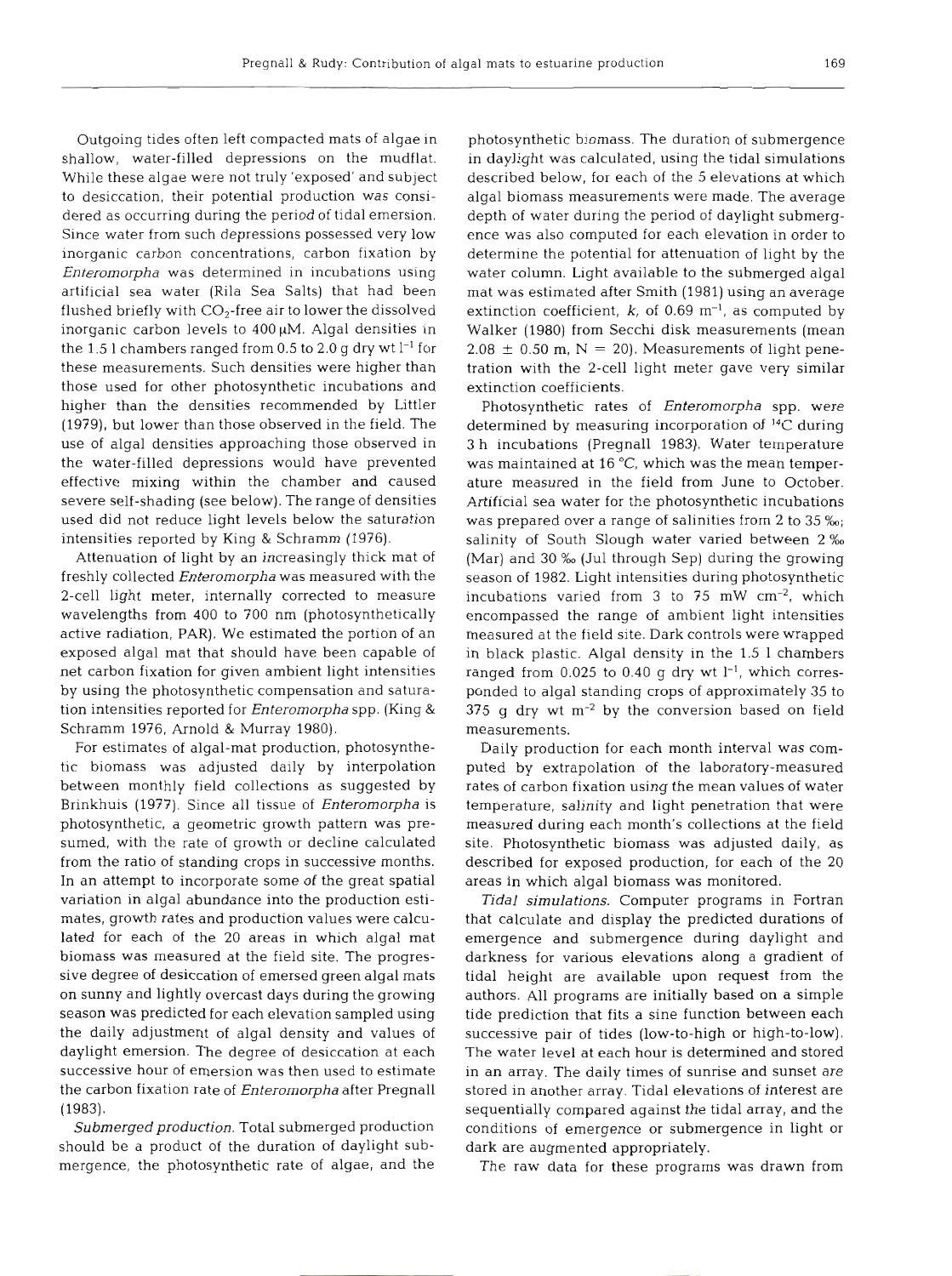several tables in the National Ocean Survey's 'Tide Tables 1982, High and Low Water Predictions'. The predicted times and heights of the tides at the reference station nearest the field site of interest, the correction times and heights for the field site, and the times of sunrise and sunset are all used as input. The use of local correction factors permits rapid recalculation of tidal exposures for any field site within the domain of reference stations, such as different locations within an estuary or along a complex coastline.

# **RESULTS**

## **Algal** mat dynamics

Green macroalgal populations in the Coos Bay estuary have a distinct seasonal pattern of abundance (Fig. 2). Initial growth in South Slough begins in April and May, maximum abundance occurs in late August, and



Fig. *2.* Seasonal changes in standing crop of benthic green macroalgal mats at the South Slough field site. The 5 bars presented for each month indicate the mean biomass at the 5 elevations sampled (MLLW at the left to  $+1.2$  m at the right). Error bars: 1 SD computed from the 4 areas sampled at each elevation. The continuous line indicates mean biomass for all elevations

early winter storms remove nearly all algae by November. Growth rates from May through July averaged  $6.5\%$  d<sup>-1</sup>, declined to about  $1.9\%$  d<sup>-1</sup> into August, and were negative through the fall. Algal distributions were nearly identical from March through June of 1981 and 1982, but large blooms of the filamentous species *Enteromorpha prolifera* (Mull.) J. Ag. and E. *clathrata* (Roth) Grev, in July and August of



Fig. **3.** Changes in species composition of green macroalgal mats at the South Slough field site from May to November of the 1982 growing season

1982 (Fig. 3) created a much greater maximum standing crop than in the previous year. In both years, the algal mat was initially confined to the lowest elevations sampled (MLLW and  $+0.3$  m), but it progressed upwards through the growing season until well over half of the algal biomass occurred at or above an elevation of +0.9 m (Fig. **2).** While the mean standing crop for all elevations sampled in August 1982 was about 310 g dry **wt** m-2, the overall mean biomass at  $+0.9$  m was about 750 g dry wt m<sup>-2</sup>, and in 1 of the 4 sampling areas at that elevation was nearly 960 g dry **wt** m-2. The algal mat on the exposed mudflat was occasionally more than 10 cm thick. The filamentous species declined dramatically in September of both years, while the sheet-like forms, E. *linza* (L.) *J.* Ag. and *Ulva* spp., increased in abundance through October (Fig. 3).

# Emersed photosynthesis

The degree of desiccation of *Enteromorpha* and *Ulva*  spp. at low tide is dependent upon the amount of algae present and the duration of exposure. **A** least-squares multiple regression of the percent fresh weight loss of algae (% FWL) on both algal density (Algden) and exposure time (T) yields a very highly significant function ( $r^2 = 0.72$ , N = 135) for which both the slope and the intercept are functions of T:

%  $FWL = Slope \cdot Log_e (Algden) + Intercept$  (1)

where Slope =  $-25.063 \cdot e^{-0.4037/T}$  (2)

and Intercept =  $220.626 \cdot e^{-0.4037/T} - 4.805$  (3) Some of the data used to derive these functions have been presented elsewhere (Pregnall 1983).

Light is attenuated within a compressed algal mat (Fig. 4). The curve probably overestimates the photo-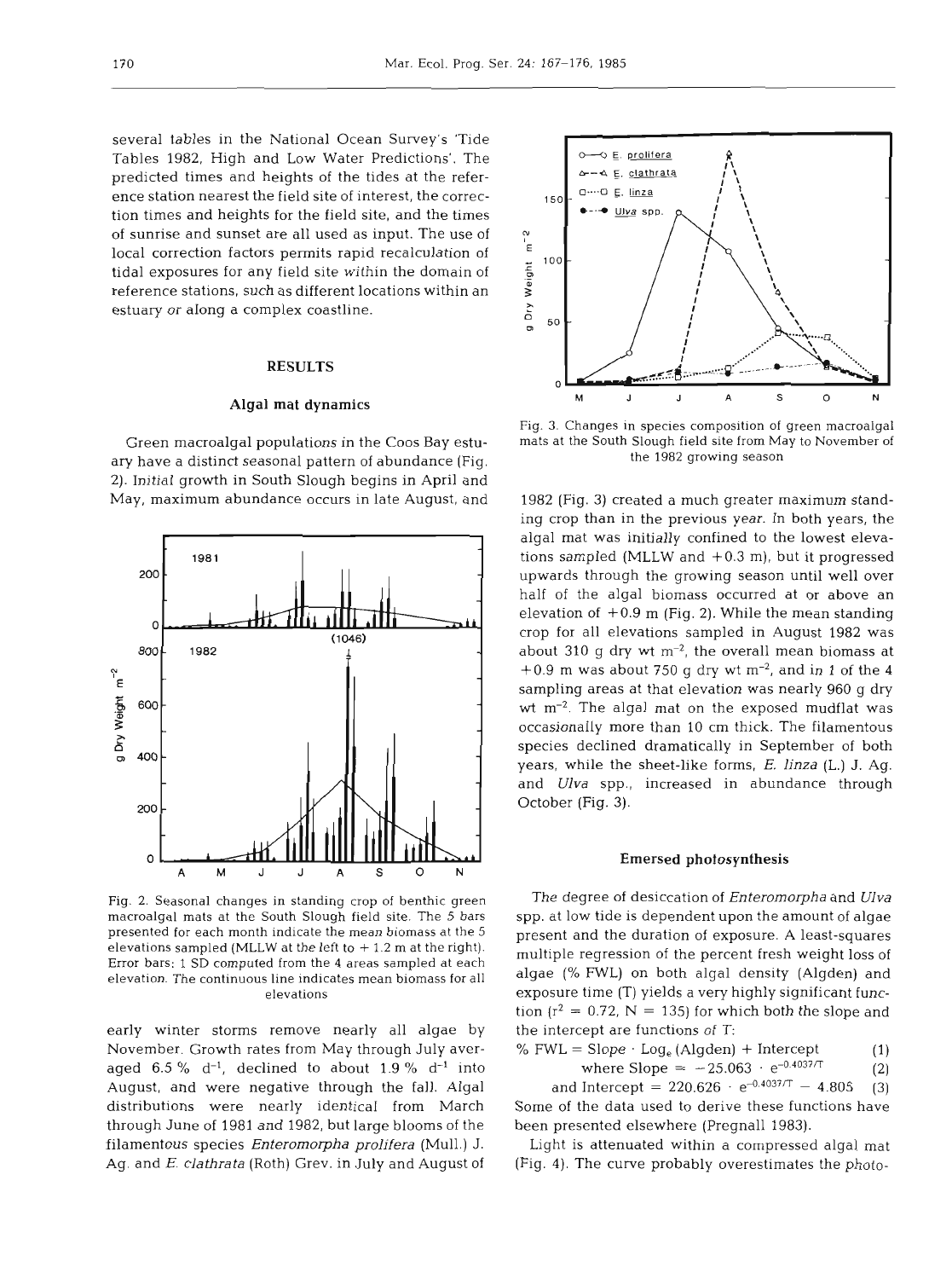

Fig. 4. Attenuation of light (percent of surface light that penetrates through the algae) by an *Enterornorpha* mat

synthetically useful light available to the lowermost algal filaments, since all wavelengths from 400 to 700 nm were weighted equally by the light meter cells. Even at midday in summer, photosynthetic saturation and compensation light intensities reported for *Enteromorpha* spp. (King & Schramm 1976, Arnold & Murray 1980) occurred within the upper few centimeters of an exposed algal mat.

Water collected from depressions on the mudflat containing thickly matted algae possessed total dissolved inorganic carbon concentrations of  $\sim$  350  $\mu$ M. Photosynthetic incubations using sea water with lowered inorganic carbon content showed an inverse relation between algal density and weight-specific carbon fixation rate (Fig. 5). The *Enteromorpha* fixed well over 90 % of added 14C-bicarbonate during the **3** h incubations.

#### **Submerged** photosynthesis

Carbon fixation by *Enteromorpha* spp. from the Coos Bay estuary was highly dependent upon algal density and salinity in incubations with light intensities between 12 and 45 mW  $cm^{-2}$  (Fig. 6). Algal density was the more significant variable, with salinity explaining less of the total variation. Low salinity caused a slight but significant reduction in net carbon fixation, probably by increasing the release of dissolved organic carbon (Pregnall 1983). Additional photosynthetic incubations indicated that *Enteromorpha* spp, were light limited below about 8 mW cm-2 and photoinhibited above  $60 \text{ mW cm}^{-2}$ . There was such great overlap of photosynthetic performance by the **3** species of *Enteromo~ha* studied (E. *linza,* E. *prolifera,* and *E. clathrata)* that, instead of making separate estimates



Fig. 5. *Enterornorpha* **prolifera.** Carbon fixation rates as a function of algal density during incubations. The synthetic sea water had previously been flushed with  $CO<sub>2</sub>$ -free air to provide a dissolved inorganic carbon concentration of  $\sim 400 \mu M$ 



Fig. 6. *Enterornorpha* spp. Carbon fixation rates under submerged conditions as a function of algal density and salinity. Algal density is presented here as- both g dry **wt 1-I** (from photosynthetic incubations) and as  $g$  dry wt  $m^{-2}$  (estimated from calculations of the volume of water occupied by known densities of algae at high tide)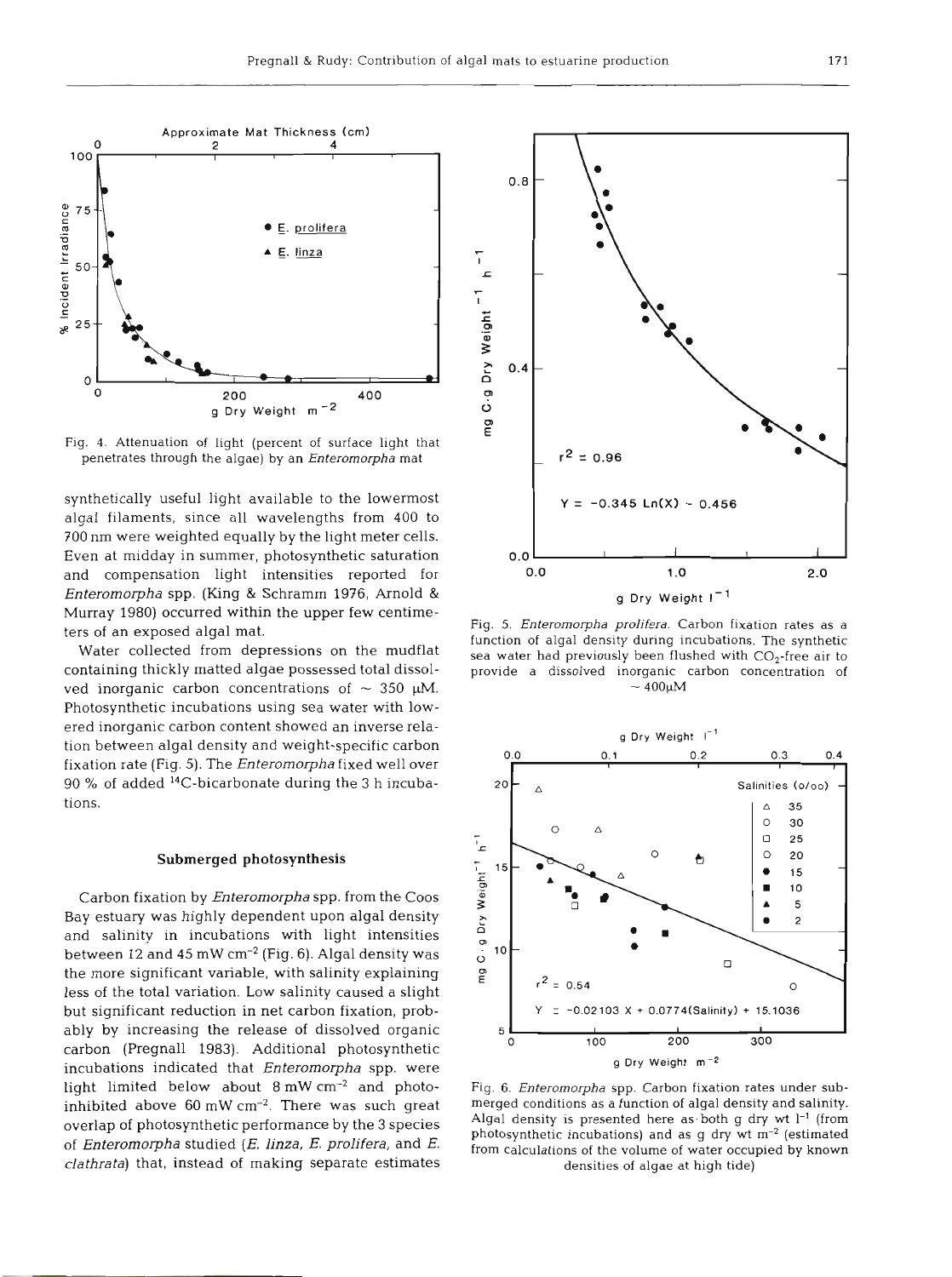for each species, production was estimated from total algal biomass.

As incoming tides lifted the algal mat off the mudflat surface, light penetrated to the lower parts of the mat that had been shaded at low tide. However, light attenuation by the water column was sufficient to limit photosynthesis by algae at the 2 lower elevations sampled (MLLW and  $+0.3$  m) for short periods after dawn and before dusk. Turbidity was slightly greater at the water line owing to resuspension of fine sediments and detritus by small waves, but declined as water depth increased away from shore. Despite the increased water turbidity experienced by algae at the higher elevations (owing to more frequent encounters with the water's edge from tidal submergence and exposure), light penetration through the thinner water column was sufficient to sustain high rates of photosynthesis during nearly all periods of daylight submergence.



# Tidal exposures

In May and June emersion during daylight is at its maximum for the year at the Coos Bay estuary entrance (Fig. **7** A). In contrast, daylight submergence gradually increases from April or May through September or October (Fig. 7 B). From July on, only the uppermost tidal elevation sampled  $(+1.2 \text{ m})$  experiences more emergence than submergence in daylight. The mean water level in daylight, and consequently the depth of water over the submerged algal mat, also increases through the growing season (Fig. **7** C).

At Coos Bay, the daily time-lag of the tides is almost precisely matched by the successive alternation of the higher and lower low tides through a spring-neapspring series (Fig. 8), maintaining the time of day at



Fig. 8. Tidal elevations computed for Coos Bay entrance in May 1982. The 'topographic map' has a contour interval of 0.6 m. Periods with water levels below MLLW are indicated with minus signs; plus signs indicate water levels above + 1.8 m. Approximate times of sunrise and sunset are indicated. Note the occurrence of **2** high-tide 'ridges' and **2** low-tide 'valleys' each day (read vertically)

which extremely high or low tides occur during a given month. From March through August, the extreme low tides occur during daylight hours; the extreme high tides which precede them occur mostly at night. From September through February, the opposite is true, and both the higher high tides and the higher low tides occur during daylight.

# Estimated algal **mat** production

Fig. 7. Annual tidal exposure patterns for the entrance to the Coos Bay estuary. (A) daylight emergence (monthly means) at the 5 elevations sampled for algal abundance; (B) mean monthly daylight submergence; (C) mean water levels in daylight (open circles) and darkness (filled circles)  $\pm$  1 SD calculated from daily values

Estimated algal-mat production for each elevation and month interval from May to December of 1982 is presented in Table 1. Annual production was high,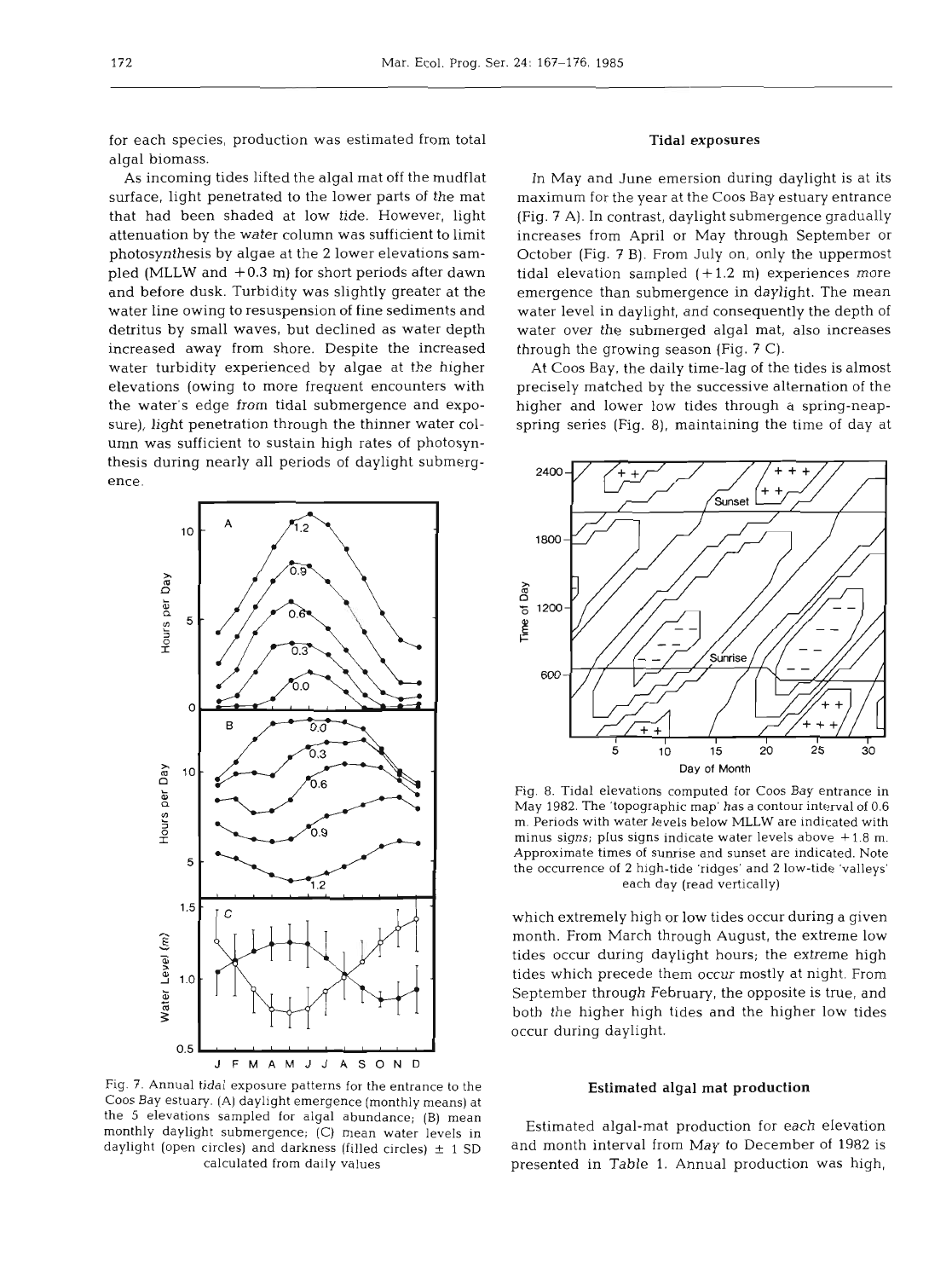Table 1. Estimated algal-mat production for the South Slough field site during the 1982 growing season, given for each elevation sampled and for each month interval between field censuses. Production is presented as the mean  $\pm$  1 standard deviation (calculated from the 4 areas sampled per elevation) in  $q \text{ C m}^{-2}$ . Percent value indicates the proportion of total estimated production occurring during periods of emersion

| Month    | Elevation (m)                 |                              |                               |                               |                              |                              |  |  |  |
|----------|-------------------------------|------------------------------|-------------------------------|-------------------------------|------------------------------|------------------------------|--|--|--|
| interval | 0.0                           | 0.3                          | 0.6                           | 0.9                           | 1.2                          | Mean                         |  |  |  |
| May      |                               |                              |                               |                               |                              |                              |  |  |  |
|          | $59.5 \pm 7.3$                | $38.3 \pm 23.5$              | $42.3 \pm 41.0$               | $27.5 \pm 23.4$               | $1.4 \pm 0.3$                | $33.8 \pm 21.5$              |  |  |  |
| Jun      | $0.6 \%$                      | $1.2 \%$                     | $2.0 \%$                      | $3.1 \%$                      | $0.6 \%$                     | $1.5 \%$                     |  |  |  |
|          | $170.5 \pm 107.5$<br>$1.0 \%$ | $209.2 \pm 44.7$<br>$2.0 \%$ | $208.8 \pm 140.0$<br>$3.0 \%$ | $298.2 \pm 106.7$<br>6.9%     | $40.7 \pm 39.0$<br>$10.2 \%$ | $185.5 \pm 93.5$<br>4.6 $%$  |  |  |  |
| Jul      |                               |                              |                               |                               |                              |                              |  |  |  |
|          | $270.2 \pm 103.4$<br>$1.2 \%$ | $234.9 \pm 17.0$<br>$2.0 \%$ | $386.3 \pm 154.0$<br>$2.5\%$  | $415.0 \pm 57.2$<br>$7.1 \%$  | $214.8 \pm 75.0$<br>19.7%    | $304.2 \pm 90.8$<br>$5.7 \%$ |  |  |  |
| Aug      |                               |                              |                               |                               |                              |                              |  |  |  |
|          | $238.4 \pm 64.3$<br>$1.3\%$   | $230.4 \pm 59.5$<br>$1.3\%$  | $327.3 \pm 89.4$<br>$2.0 \%$  | $369.9 \pm 81.8$<br>6.9 $%$   | $240.4 \pm 75.0$<br>14.7%    | $280.5 \pm 62.0$<br>$5.2 \%$ |  |  |  |
| Sep      |                               |                              |                               |                               |                              |                              |  |  |  |
|          | $137.2 \pm 82.4$<br>$1.0 \%$  | $155.6 \pm 38.7$<br>$1.4\%$  | $197.6 \pm 77.6$<br>$1.3 \%$  | $260.4 \pm 120.8$<br>$3.6 \%$ | $211.1 \pm 69.2$<br>8.7%     | $192.4 \pm 48.5$<br>$3.3\%$  |  |  |  |
| Oct      |                               |                              |                               |                               |                              |                              |  |  |  |
|          | $38.0 \pm 18.3$<br>$0.4 \%$   | $31.3 \pm 9.6$<br>$1.0 \%$   | $47.1 \pm 14.5$<br>$1.3\%$    | $68.5 \pm 28.5$<br>$2.5\%$    | $68.8 \pm 30.2$<br>5.6 $%$   | $50.7 \pm 17.3$<br>$2.0 \%$  |  |  |  |
| Nov      |                               |                              |                               |                               |                              |                              |  |  |  |
|          | $10.7 \pm 3.7$<br>$0.0 \%$    | $3.2 \pm 1.7$<br>$0.4 \%$    | $4.8 \pm 2.0$<br>$0.9 \%$     | $5.3 \pm 1.6$<br>$1.3\%$      | $3.5 \pm 1.4$<br>$1.7\%$     | $5.5 \pm 3.0$<br>$0.7 \%$    |  |  |  |
| Dec      |                               |                              |                               |                               |                              |                              |  |  |  |
| Total    | 924.5                         | 902.9                        | 1214.2                        | 1440.9                        | 816.0                        | $1059.7 \pm 260.5$           |  |  |  |
|          | $1.1 \%$                      | $1.6 \%$                     | $2.2 \%$                      | 6.0%                          | 11.7%                        | 4.4 %                        |  |  |  |

with a mean for the entire field site of about 1100 g C  $m<sup>-2</sup>$ . The mid-intertidal elevations (0.6 to 0.9 m) were more productive than higher or lower elevations, and July-August was the period of greatest algal production. The estimated contribution of production during tidal emersion was minor, even at the highest elevation considered.

Production was much higher than the maximum standing crop observed at the field site. The ratio of production to observed monthly increase in standing crop for the early months of the growing season indicated turnover rates of  $0.9$  to  $8.7 \text{ mo}^{-1}$ . The difference between estimated production and observed change in standing crop should indicate excess algal production that was contributed to the estuarine system during the growing season (Table 2). Again, the mid-intertidal elevations appeared to be more important, but greatest total contribution to the estuary did not occur until after the August biomass maximum. Much of the algal contribution after August was due to the decline in biomass on the mudflats.

## **DISCUSSION**

Benthic green macroalgae typically exhibit rapid population growth and decline and substantial between-year variation in peak biomass (Price & Hylleberg 1982, Shellum & Josselyn 1982, Owens & Stewart 1983). The great spatial variability in algal biomass observed in the present study, both among and within elevations, also appears to be highly characteristic of these populations. Year-to-year fluctuation in abundance and activity of small grazers, particularly benthic amphipods, may be partially responsible for the observed variation in maximum algal population development (Pomeroy & Levings 1980, Price & Hylleberg 1982, Warwick et al. 1982).

The factors that influence production by *Enteromorpha* mats emersed at low tide include desiccation, light attenuation within the algal mat, and inorganic carbon availability for large amounts of algae trapped in shallow depressions. Desiccation of filamentous and sheet-like macroalgae generally causes a significant reduction in photosynthetic rate (Wiltens et al. 1978, Quadir et al. 1979, Beer & Eshel 1983a, Pregnall 1983). The degree of desiccation of *Enteromorpha* and **Ulva**  spp., and consequently the photosynthetic rate,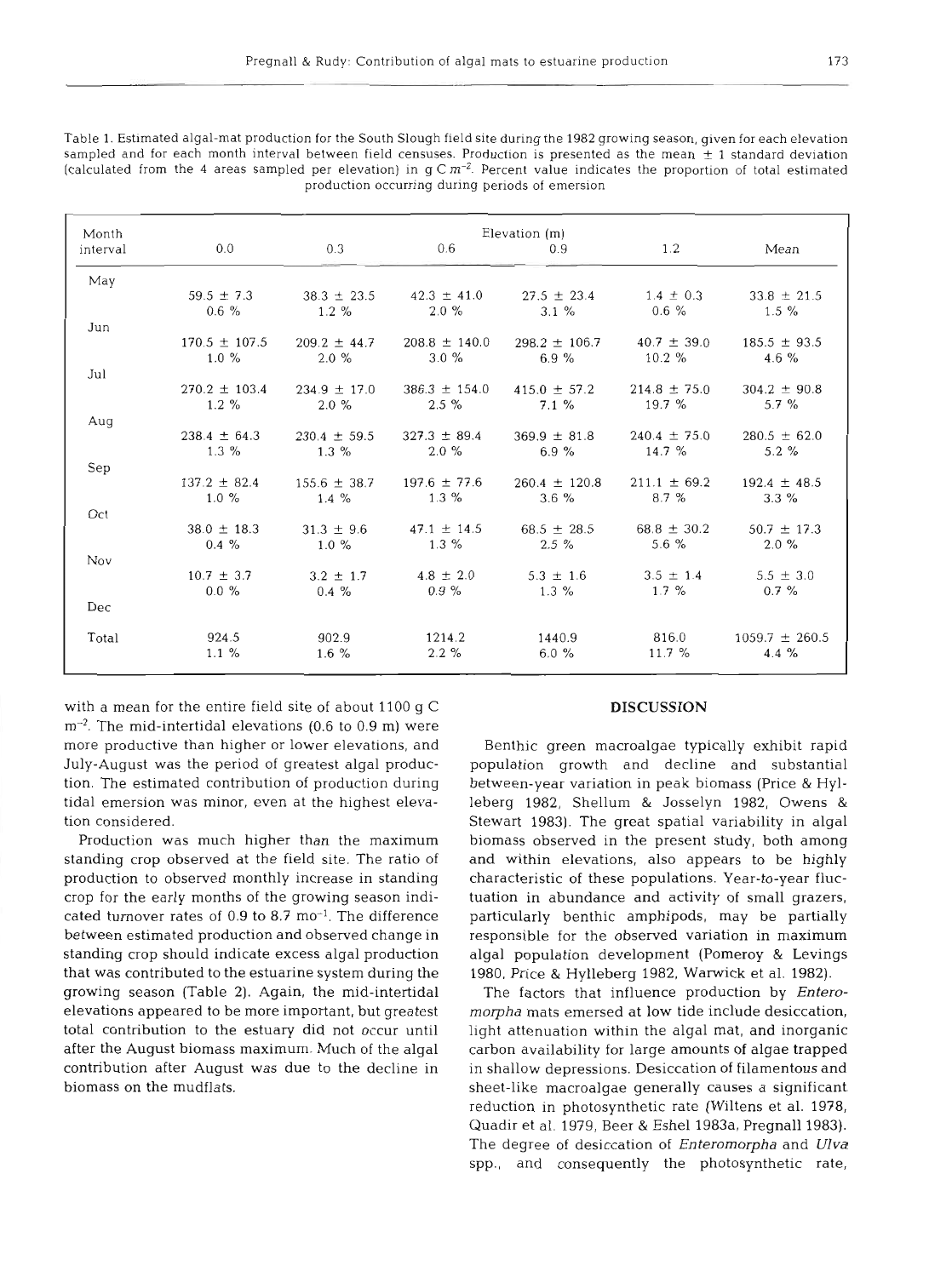| Month    | Elevation (m)    |                  |                   |                   |                   |                    |  |  |
|----------|------------------|------------------|-------------------|-------------------|-------------------|--------------------|--|--|
| interval | 0.0              | 0.3              | 0.6               | 0.9               | 1.2               | Mean               |  |  |
| May      |                  |                  |                   |                   |                   |                    |  |  |
| Jun      | $54.9 \pm 9.5$   | $20.6 \pm 18.7$  | $32.2 \pm 27.2$   | $14.3 \pm 12.0$   | $0.6 \pm 0.8$     | $24.9 \pm 20.6$    |  |  |
|          | $146.5 \pm 85.8$ | $203.4 \pm 62.4$ | $164.6 \pm 129.3$ | $168.0 \pm 101.7$ | $-5.1 \pm 13.9$   | $135.5 \pm 81.3$   |  |  |
| Jul      | $291.0 \pm 77.0$ | $230.9 \pm 17.3$ | $404.6 \pm 120.0$ | $406.2 \pm 55.4$  | $93.1 \pm 65.2$   | $285.2 \pm 131.1$  |  |  |
| Aug      |                  |                  |                   |                   |                   |                    |  |  |
| Sep      | $239.2 \pm 36.8$ | $230.6 \pm 76.7$ | $338.3 \pm 76.4$  | $703.8 \pm 168.0$ | $334.3 \pm 143.6$ | $369.2 \pm 193.8$  |  |  |
|          | $140.6 \pm 22.4$ | $171.5 \pm 29.6$ | $222.7 \pm 71.5$  | $309.5 \pm 152.0$ | $279.5 \pm 101.3$ | $224.8 \pm 70.9$   |  |  |
| Oct      | $50.0 \pm 22.3$  | $50.0 \pm 15.6$  | $70.4 \pm 8.3$    | $108.7 \pm 39.6$  | $122.8 \pm 78.2$  | $80.4 \pm 33.7$    |  |  |
| Nov      |                  |                  |                   |                   |                   |                    |  |  |
| Dec      | $13.4 \pm 8.4$   | $4.0 \pm 1.6$    | $6.9 \pm 1.9$     | $8.9 \pm 3.6$     | $9.5 \pm 4.7$     | $8.5 \pm 3.5$      |  |  |
|          |                  |                  |                   |                   |                   |                    |  |  |
| Total    | 935.5            | 910.9            | 1241.7            | 1719.4            | 834.7             | $1128.4 \pm 365.0$ |  |  |

Table 2. Estimated algal-mat contribution to the Coos Bay estuary during the 1982 growing season, given for each elevation sampled and for each month interval between field censuses, in units of  $g C m<sup>-2</sup>$ . Contribution is calculated by subtracting the observed change in standing crop from the estimated production, assuming an algal carbon content of 30 % of dry weight

depends greatly upon the amount of algae present, the duration of exposure, and the ambient temperature and humidity (Beer & Eshel 1983a, Pregnall 1983).

Dense mats of green macroalgae do not dry out rapidly when emersed, but light attenuation within the mats may limit production. Only the surface layers of algae, which are most susceptible to rainfall or desiccation stress, may be photosynthesizing at low tide. The light that passes through Enteromopha and **Ulva**  spp. is greatly skewed towards the green wavelengths, which are less efficiently used in photosynthesis. Photosynthesis by the estuarine green alga Cladophora also declines in the lower portions of thick mats (Bach & Josselyn 1978, Gordon et al. 1980).

Measurements of inorganic carbon in water from algae-filled depressions suggested that photosynthesis could also be limited by carbon availability (Beer & Eshel 1983b). The reduced rates of carbon fixation by algae at high density probably result from a combination of self-shading, increased stability of boundary layers, and severe inorganic carbon depletion. It is unlikely that respiration by lower layers of algae and sediment microbes and fauna is sufficient to match carbon demand by the upper algal filaments. The rates of carbon fixation by carbon-limited Enteromorpha at increased density were even lower than those of desiccating thalli.

As the growing season progresses, the algae experience fewer hours of daylight emersion, further limiting exposed production. Factors that restrict emersed algal production (desiccation stress, light limitation in a compressed mat, and insufficient carbon availability) occur less frequently after May or June in Coos Bay. In contrast, the duration of daylight submergence increases through the growing season even as the total daylight period decreases. Thus, factors that enhance total algal mat production (daylight submergence with the concomitant continuous water flow, light penetration to all parts of the algal filaments, and high carbon availability) increase in duration and frequency from May through September.

The low contribution of emersed algae to total Enteromorpha-mat productivity, even at elevations that experience nearly equal amounts of daylight emersion and submergence, emphasizes the importance of partitioning intertidal algal production estimates between emersed and submerged conditions as opposed to extrapolating submerged production rates to the entire daylight period. Since diurnal exposure patterns can exhibit distinct and predictable seasonal fluctuations, total annual emersion curves may lead to inaccurate partitioning of production conditions. The tide-simulating program used in the present study does not yet incorporate effects of wave action, which can substantially alter true exposure regimes. However, the tidal predictions should be quite valid for our sheltered, gently sloping estuarine site, for effects of wave activity on tidal exposures are greatly diminished as the slope of the intertidal zone decreases (Druehl & Green 1982).

While estimated annual production at  $+1.2$  m (the highest elevation sampled) was less than at any other elevation, peak standing crop at this elevation was much greater than at the lowest **3** elevations. This apparent paradox may derive from any of the following: the method of estimation is in error; the biomass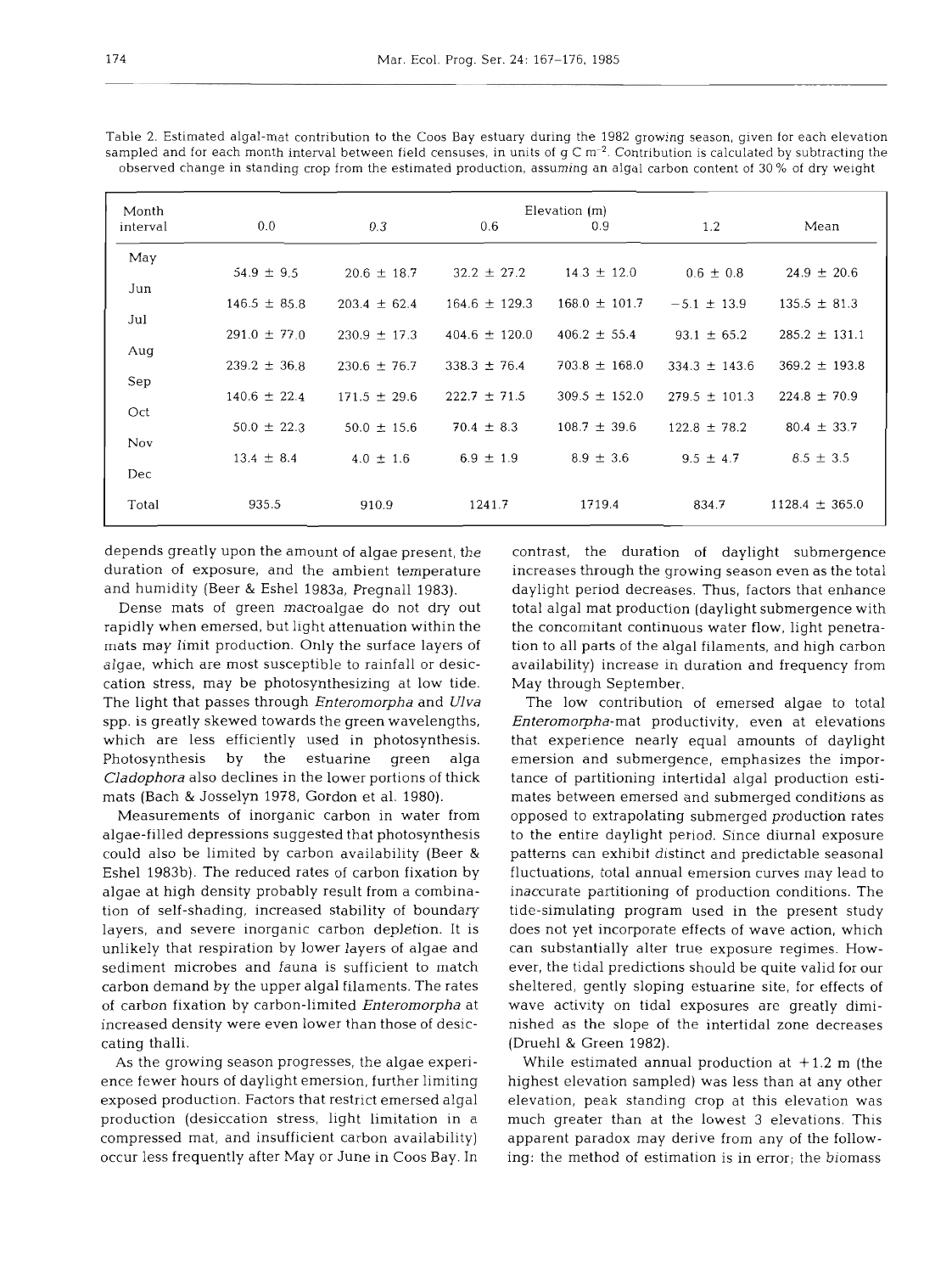turnover rates are much slower at  $+1.2$  m than at the lower elevations; or there is much greater loss of algae throughout the growing season in the lower intertidal zone. Consideration of the various mechanisms through which algal production leaves the mudflat population and enters the estuary provides some insight into this problem.

The fragile attaching filaments of *Enteromorpha* are readily broken by strong waves (Fitzgerald 1978), creating large amounts of drift algae. Senescence of light-limited lower sections of algal thalli also permits the buoyant upper sections to float free (Kier & Todd 1967). The likelihood that *Enteromorpha* will break free and enter the drift-algal population is certainly much greater in the low intertidal zone, where tidal currents sweep past the algae almost continuously, than at higher elevations, where algae are submerged for much shorter periods. Waves may remove large amounts of algae during storms, but the estuary is fairly sheltered at other times. Masses of green algae are observed floating about the Coos Bay estuary from August through December. The productivity of such macrophytoplankton is unknown but must be substantial.

Small herbivores, particularly benthic amphipods, may graze enough to remove large amounts of green macroalgae from estuarine populations (Pomeroy & Levings 1980, Price & Hylleberg 1982, Warwick et al. 1982). Algal fragments created by 'sloppy' grazing join the particulate detrital pool of the estuary. Amphipods living in the Enteromorpha mat in Coos Bay seemed most active during submerged conditions and at night, while they were usually clustered against the mudflat surface underneath all algae during daylight low tides. Certainly the effect of these grazers will be greater at the lower elevations studied.

Enteromorpha living at mid to upper intertidal elevations will be subjected to rainfall, desiccation, and tidal reimmersion much more frequently than algae in the low intertidal zone. Each of these stresses greatly increases the loss of photosynthate from Enteromorpha in the form of dissolved organic carbon (Pregnall 1983). Thus, for equal amounts of carbon fixed, the net carbon retention or gain of mid-intertidal algae will be reduced relative to low-intertidal algae, slowing growth and turnover rates. Microbes use this dissolved portion of the total algal production very rapidly.

The tangled filaments of the algal mat increase sedimentation by reducing the current velocity over the mudflat surface. Other workers have found substantial amounts of green algae buried in newly deposited estuarine sediments (Frostick & McCave 1979, Price & Hylleberg 1982, Owens & Stewart 1983). The mid-intertidal elevations sampled in Coos Bay had the greatest amounts of buried algae during the latter half of the growing season. The maximum standing crop here baffles water flow most effectively, and the high frequency of slack tides with water levels in the mid intertidal provides a ready source of recently suspended particulates. The buried portion of total algal production becomes available to the estuary through microbial regeneration of nutrients and storm-induced sediment turnover, even long after the seasonal decline of the *Enteromorpha* populations.

The production estimate for this *Enteromorpha* mat of approximately 1100 g C  $\rm m^{-2}$  yr<sup>-1</sup> is comparable to that of other highly productive benthic macroalgal populations (Mann et al. 1980 and references therein). Production during midsummer is about 10 g C  $\mathrm{m}^{-2}$  d<sup>-1</sup>. Thus, even though these green algal populations may flourish for only a few months, their total annual production matches that of large, perennial brown algae. Extrapolation of carbon-fixation rates measured during short incubations yields much greater production estimates than maximum observed biomass, as is also true for extrapolation of nitrogen uptake rates for Enteromorpha (Owen & Stewart 1983).

Gross production of the *Enteromorpha* populations examined in the present study is transformed through a variety of mechanisms whose importance changes in time and space. Some loss of photosynthate occurs almost immediately through respiration and release of dissolved organic carbon. Algal tissues may be consumed by herbivores or dispersed as propagules and particulate fragments throughout the growing season. Large amounts of algae, sometimes entire thalli, are exported from the mudflat through physical processes; the productivity of these floating masses has not yet been examined. The recycling of buried algae through microbial decomposition or storm-induced sediment turnover increases the period during which Enteromorpha-mat production is exported to the estuary. Such processes effectively moderate the magnitude of the pulse of production and extend algal contribution beyond the time when actively growing Enteromorpha populations are present on the tideflats.

*Acknowledgements.* Research was supported by NIH Training Grant 5T32 GM 07257 in Systems and Integrative Biology and by Grants-in-Aid of Research from Sigma Xi awarded to A. M. Pregnall. The authors thank P. W. Frank for reviewing an earlier draft of this paper.

#### LITERATURE CITED

- Abbott, I. A., Hollenberg, G. J. (1976). Marine algae of California. Stanford University, Stanford
- Arnold, K. E., Murray. S. N. (1980). Relationships between irradiance and photosynthesis for marine benthic green macroalgae (Chlorophyta) of differing morphologies. J. exp. mar. Biol. Ecol. **43:** 183-192